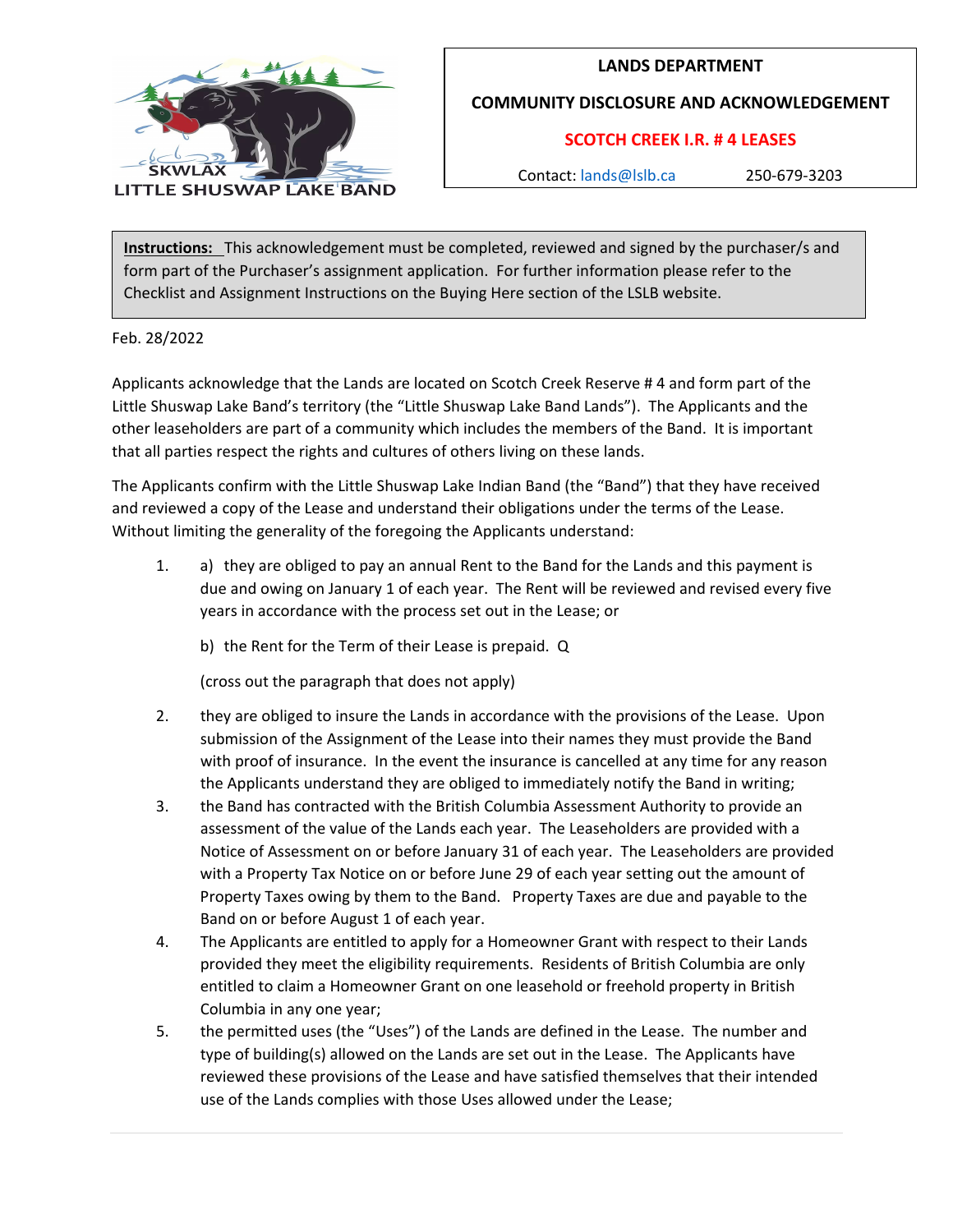- 6. the Band is the local authority for the administration of the Little Shuswap Lake Band Lands much like a municipal government. Accordingly, it has the authority to pass Laws and Bylaws with respect to the use of the Lands. The Applicants acknowledge that they are obliged to comply with all Laws and Bylaws affecting the Lands;
- 7. the Band has enacted a Building Bylaw and Policy which must be followed by the Applicants. Owners are required to obtain a Building Permit from the Band and conduct such Building Inspections as required under the Bylaw and Policy with respect to any construction on, or alterations to, the Lands;
- 8. an Environmental Assessment was conducted on the Lands prior to the Lease being issued. The Applicants acknowledge having reviewed the Environmental Assessment. The Applicants understand they are obliged to follow all provincial, federal and Band environmental laws which apply to the Lands;
- 9. the Lands are serviced by a Sewer System provided by the Band. The Sewer System is for the removal of grey water only. The Sewer System includes lift stations which assist in the removal of the grey water. Each Leaseholder has constructed a Septic System to deal with solid wastes produced on their property. The Applicants should locate the sewer curb stop on the Lands and be aware of the location of the underground Band Sewer Line on the Lands. Any concerns about the Band Sewer Line and its maintenance should be directed to the Operations and Maintenance Department of the Band. The Applicants are obliged to maintain their Septic System in accordance with provincial, federal and Band Laws and Bylaws. In the event the Band decides to construct a full community sewer system in the future which also deals with solid waste, the Applicants are obliged, under the terms of the Lease, to connect to the Band Sewer System and to pay the Band a connection fee in accordance with the terms of the lease. Fees associated with the use of the Sewer System may be charged at rates determined by the Band;
- 10. The Leasehold Lots on Scotch Creek Reserve #4 are serviced by separate water systems which have been constructed by the individual Leaseholders. The Applicants are obliged to maintain their Water System in accordance with provincial, federal and Band Laws and Bylaws. In the event the Band decides to construct a Band Water System in the future, the Applicants are obliged under the terms of the Lease to connect to the Band Water System and to pay the Band such rates as the Band may pass from time to time for the use of the Water System;
- 11. the Applicants are responsible for the payment of any other utilities used by them on the Lands;
- 12. the Band may pass Laws or Bylaws from time to time with respect to the use of the waterfront along the Little Shuswap Lake Band Lands and the Applicants agree to comply with any such Laws or Bylaws;
- 13. the Band provides garbage collection services to the Lands and the Applicants are responsible to pay the Band such rates as the Band may pass from time to time with respect to garbage collection;
- 14. the Band has passed a Bylaw prohibiting the use of fireworks on the Little Shuswap Lake Band Lands;
- 15. the Columbia Shuswap Regional District ("CSRD") has established the Scotch Creek Volunteer Fire Department which services the leasehold lots on Scotch Creek Reserve #4.